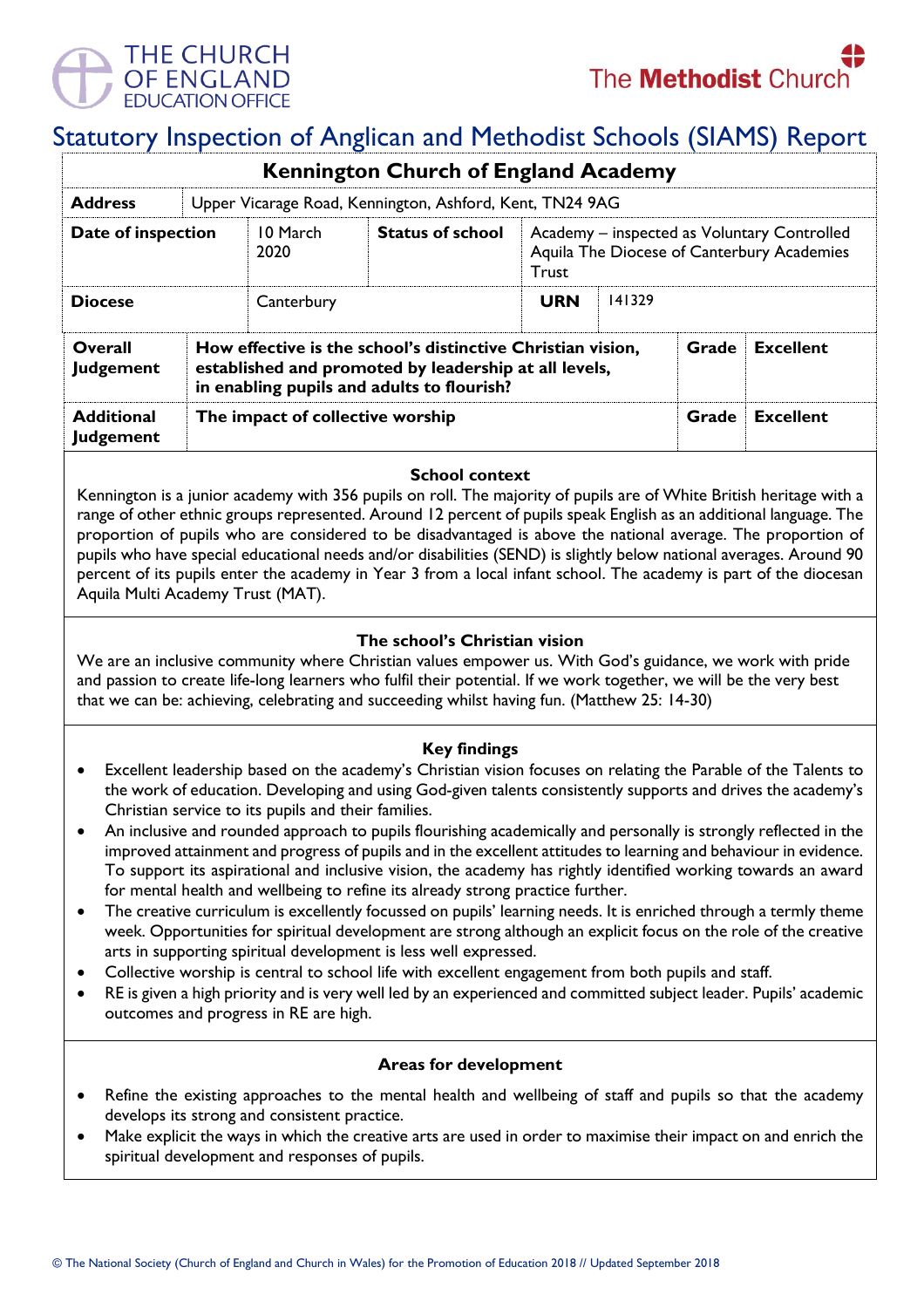### **How effective is the school's distinctive Christian vision, established and promoted by leadership at all levels, in enabling pupils and adults to flourish? Inspection findings**

The academy's Christian vision is biblically based and theologically underpinned with an emphasis on sharing individual God-given gifts for the good of all. Pupils and adults link this with the life and teaching of Jesus, particularly through the Parable of the Talents. As one pupil reflected, 'the parable helps us to live a good life, sharing our talents with others'. The vision is aspirational and spurs on the work of the academy. It supports the academy's compassionate and effective pastoral care. Respectful relationships positively reflect the associated Christian values, for example, through practically showing love and care. The importance of the individual and of using whatever talents one has are consistently emphasised. This leads to the academy being outward looking and addressing others' needs locally and more widely, for example, through a range of charitable fundraising opportunities. Pupils are aware of issues of justice and equality. They have a deepening awareness that they can be actively involved in positive change in different ways. The vision and associate values permeate the exemplary behaviour. Pupils and staff are mutually respectful of each other.

Leaders strongly celebrate and guide the academy's Christian vision. MAT membership and the opportunities it provides are excellently taken. In turn, this means that staff are commendably supported professionally and personally. They have the opportunity to develop and share their own talents. For example, specific educational projects are undertaken by staff and then implemented across the academy to mutual benefit. There is a robust coaching system in place. Leaders at all levels are ambitious for the continuing success of their pupils. Outcomes are high with many pupils making accelerated progress from their various starting points. A fitting focus on academic progress is extended through a fitting emphasis on pupils' personal and character development. This holistic approach, along with the rigorous monitoring of learning and progress and well targeted teaching, excellently underpins the inter-relationship between the academic and the personal. It enables all, including the most vulnerable, to flourish. In keeping with its vision of enabling all to reach their full potential, the mental health and wellbeing of pupils and of staff is well addressed. In order to enhance the strong support given, there is a current focus on refining practice further through working towards a national award.

Since the previous denominational inspection, the academy has sustained and improved the strengths that were identified and also positively addressed the areas for improvement. They have implemented subsequent advice from the Diocese showing how this has had positive impact through referencing it in their detailed and accurate self-evaluation procedures.

The curriculum is creative, broad and balanced. It is closely matched to pupil need, providing constructive support and challenge. This leads to consistently improved attainment and progress since the previous denominational report. The curriculum is enhanced using visits and visitors and through termly Theme Weeks. The latter clearly broadens pupils' understanding, engagement and enjoyment and provides excellent examples of how the curriculum can be enriched. A strong extra-curricular programme is well engaged in by pupils. Clearly targeted interventions are in place to support the most vulnerable. This includes, for example, a Nurture Group. Its programme successfully helps pupils who find it difficult to be in class full time.

There is a shared understanding of the importance of spiritual development in academic and personal flourishing, as evidenced by the gaining of a national silver award for spiritual, moral, social and cultural development. Whilst spiritual development opportunities and responses are strong, not enough emphasis is placed on the impact of the creative arts in supporting spiritual growth. However, opportunities, for example, to promote deep thinking, reflection and discussion are consistently taken. Approaches drawing on Philosophy for Children effectively support open-ended questioning providing excellent encouragement for spiritual development and enhancing pupils' learning and attitudes strongly. During theme weeks, biblical stories are explored by each year group using a reflective approach called Godly Play. Whilst originally designed for young children, the academy has excellently adapted the principles to meet the needs of older pupils. This enhances their awareness and application of biblical stories to life in the world today.

Links with the parish church are longstanding. Parish representatives are actively involved in the local governing board and the academy visits the church regularly. Academy displays in church enhance the relationship. When Year 6 pupils are leaving, they receive a book from the church about moving on. Their names are placed on a Wise Owl in church for the ensuing year as a reminder that they are cared for and prayed for. Excellent and productive links with the local first school are in place. This enables a very smooth transition for the 90 percent of pupils who enter the school in Year 3 from there. Pupils who come from other schools are similarly welcomed and integrated quickly and effectively.